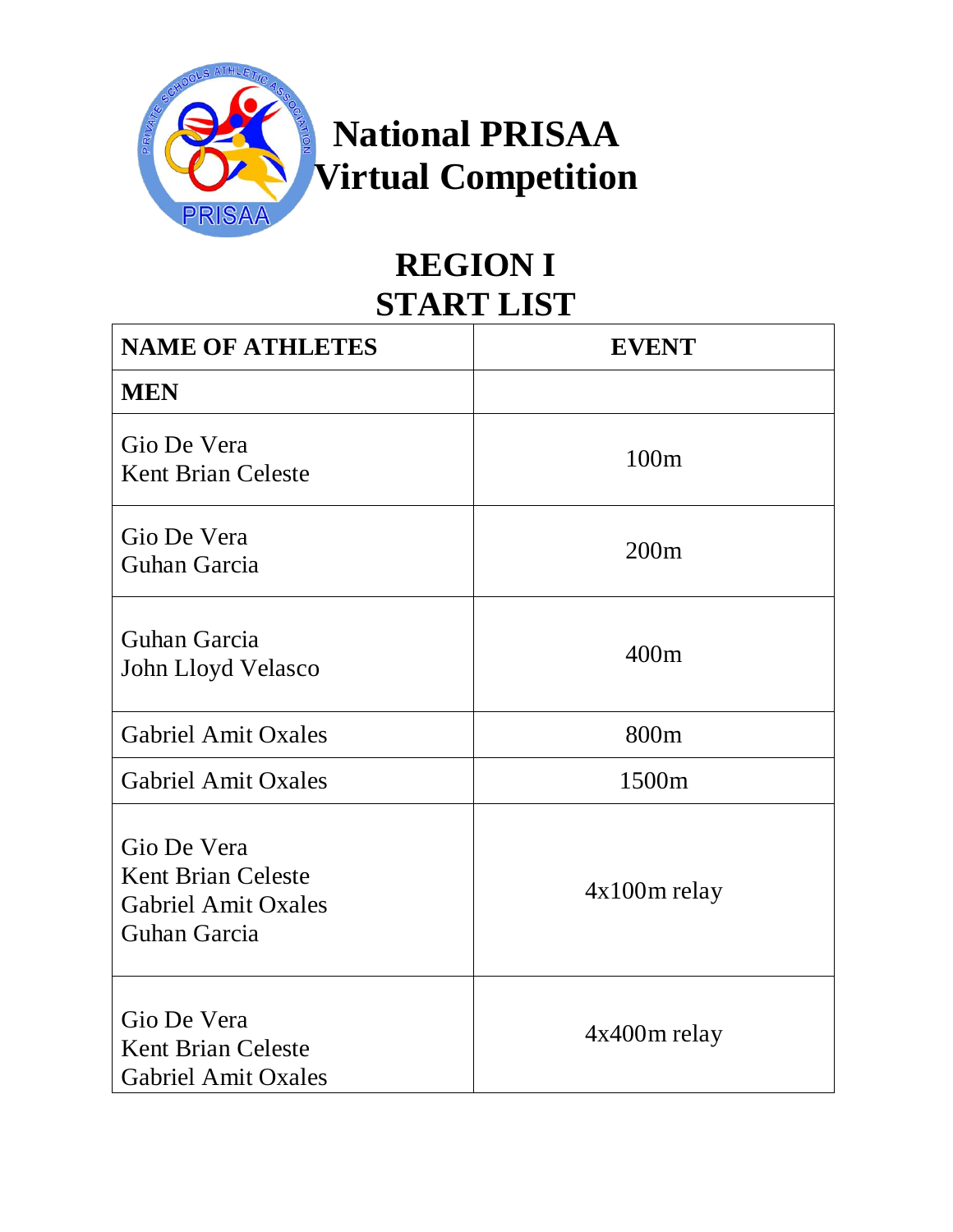Guhan Garcia



# **National PRISAA Virtual Competition**

## **REGION I START LIST**

| <b>NAME OF ATHLETES</b>                                                          | <b>EVENT</b>     |
|----------------------------------------------------------------------------------|------------------|
| <b>WOMEN</b>                                                                     |                  |
| Jeneth Joy Bautista<br>Abegail Cabanada                                          | 100m             |
| Jeneth Joy Bautista<br>Erika Fortin                                              | 200m             |
| <b>Shane Carolino</b>                                                            | 400m             |
| <b>Shane Carolino</b>                                                            | 800 <sub>m</sub> |
| Jeneth Joy Bautista<br>Abegail Cabanada<br>Erika Fortin<br><b>Shane Carolino</b> | $4x100m$ relay   |
| Jeneth Joy Bautista<br>Abegail Cabanada<br>Erika Fortin<br><b>Shane Carolino</b> | $4x400m$ relay   |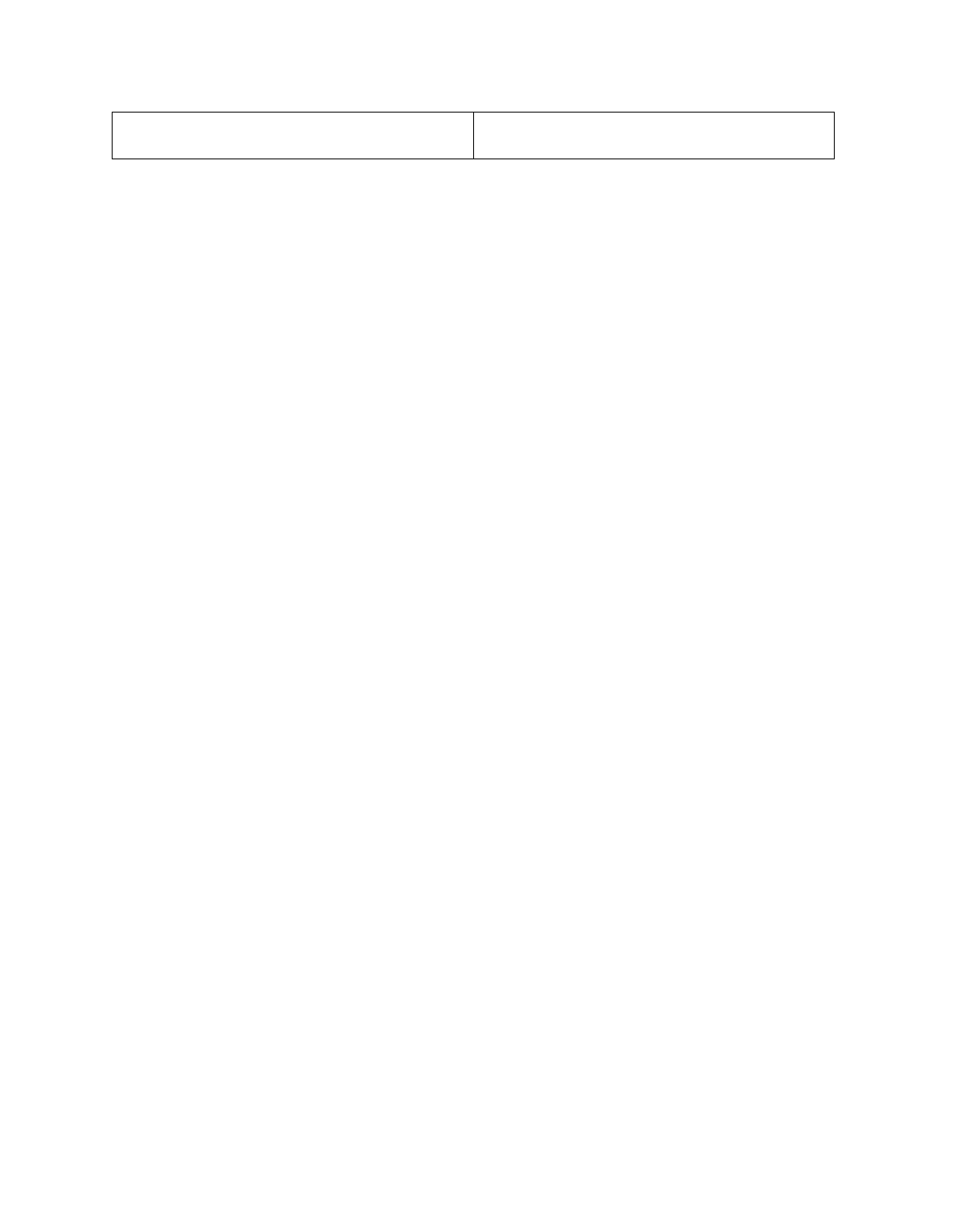

#### **PRISAA SPORTS FOUNDATION, INC.**

## **ON-LINE COMPETITION OFFICIAL LINE-UP SHEET**

#### **\_\_\_\_\_\_\_\_\_\_II\_\_\_\_\_\_\_\_\_\_\_ REGION**

#### **SPORT/EVENT: ATHLETICS**

### **Men's Division**

| #  | <b>NAME OF ATHLETE</b>   | <b>SCHOOL</b>                |
|----|--------------------------|------------------------------|
| 1. | Tulauan, Mark Luis       | University of Cagayan Valley |
| 2. | Vinarao, Mari Jayson.    | University of Cagayan Valley |
| 3. | Catacutan, Edmar B.      | University of Cagayan Valley |
| 4. | Sibbaluca, John Romar C. | University of Cagayan Valley |
| 5. | Isip, Alvin              | University of Cagayan Valley |
| 6. | Unite, Rodel A.          | University of Cagayan Valley |
| 7. | Abong Nilo C             | University of Cagayan Valley |

**Coach: Mr. Arnel R. Mariano**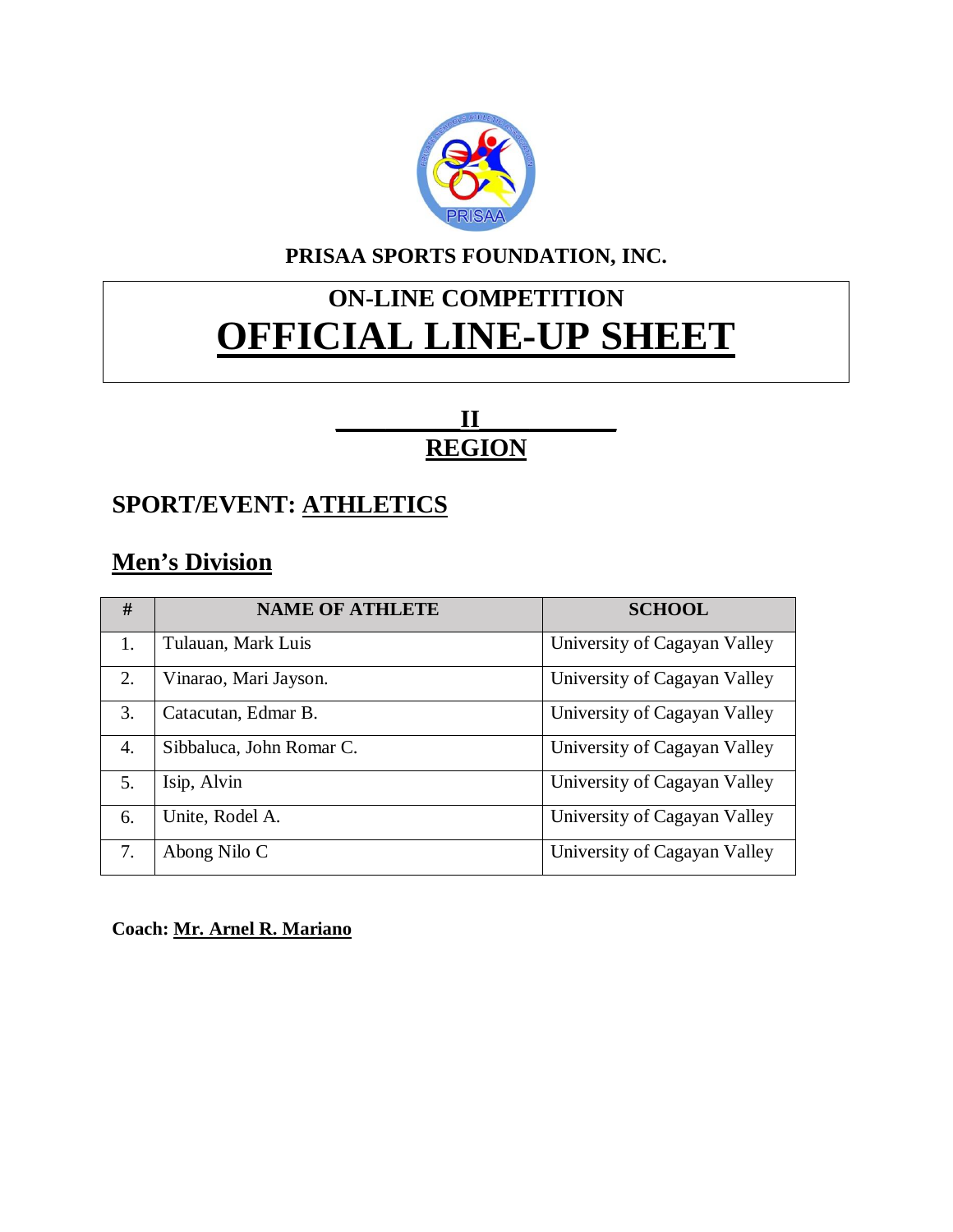| <b>EVENTS</b>           | <b>NAME OF THE PLAYERS</b> |
|-------------------------|----------------------------|
| $100m$ (Men)            | Tulauan, Mark Luis         |
|                         | Vinarao, Mari Jayson       |
| 800m run (Men)          | Unite, Rodel               |
| 400m dash (Men)         | Sibbaluca, John Romar      |
| 200m dash (Men)         | Abong Nilo                 |
| $1500m$ run (Men)       | Catacutan, Edmar           |
|                         | Isip, Alvin                |
| $4x100m$ dash relay (M) | Tulauan, Mark Luis         |
|                         | Vinarao, Mari Jayson       |
|                         | Abong Nilo                 |
|                         | Unite, Rodel               |
| $4x400m$ dash relay (M) | Catacutan Edmar            |
|                         | Isip, Alvin                |
|                         | Sibbaluca, John Romar      |
|                         | Unite, Rodel               |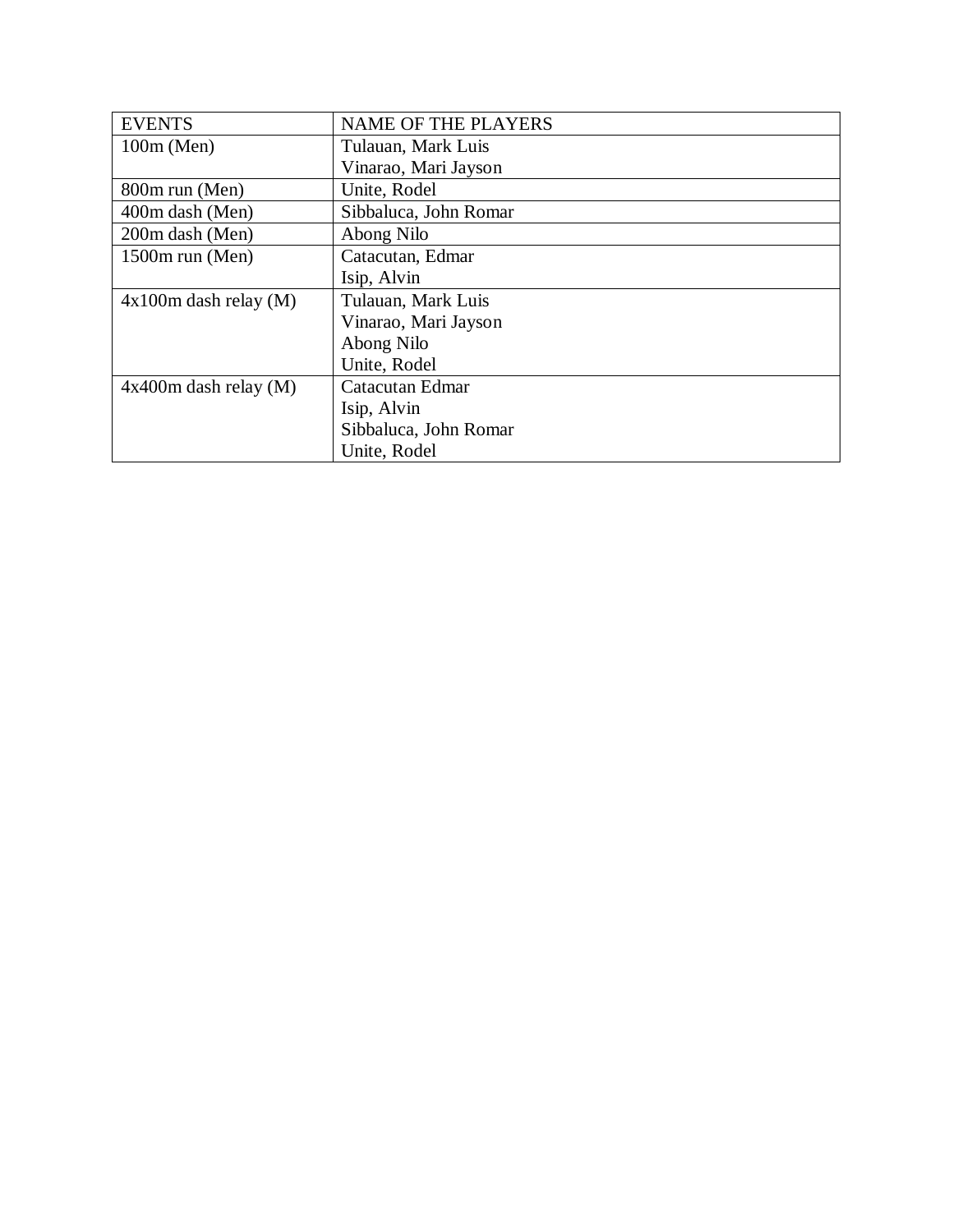

#### **PRISAA SPORTS FOUNDATION, INC.**

## **ON-LINE COMPETITION OFFICIAL LINE-UP SHEET**

#### **\_\_\_\_\_\_\_\_\_\_II\_\_\_\_\_\_\_\_\_\_\_ REGION**

#### **SPORT/EVENT: ATHLETICS**

#### **Women's Division**

| #  | <b>NAME OF ATHLETE</b>    | <b>SCHOOL</b>                |
|----|---------------------------|------------------------------|
| 1. | Guillermo, Christine Mae  | University of Cagayan Valley |
| 2. | Talledo, Ludivina         | University of Cagayan Valley |
| 3. | Taguiam, Janice           | University of Cagayan Valley |
| 4. | Leste, Sara Mae           | University of Cagayan Valley |
| 5. | Hilario, Cheryl G.        | University of Cagayan Valley |
| 6. | Cadang, Ana Margarita A.  | University of Cagayan Valley |
| 7. | Misador, Irish Margery R. | University of Cagayan Valley |

#### **Coach: Mr. Arnel R. Mariano**